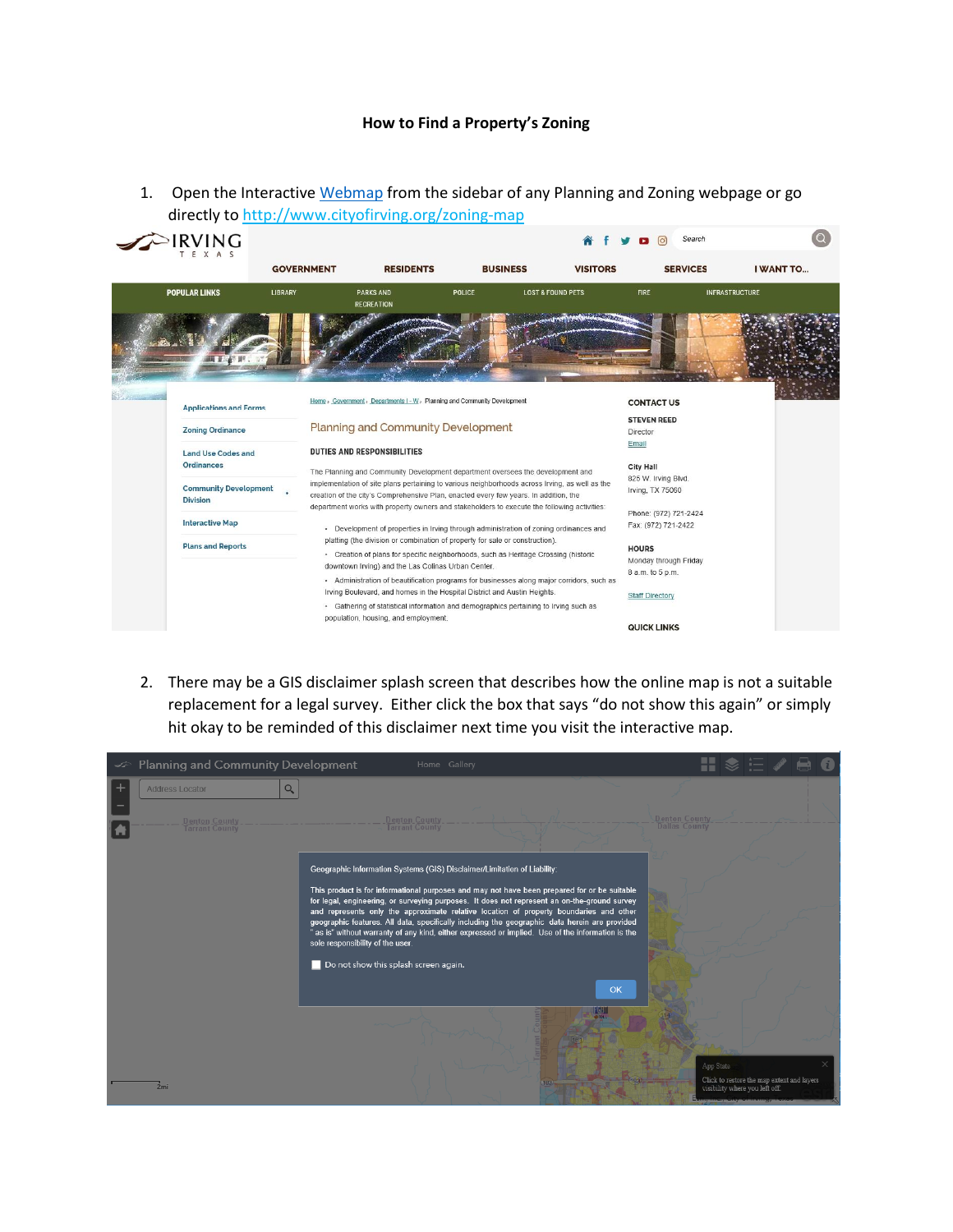

3. Now you are viewing the entire city. The map has the "Approved Zoning" layer active.

4. Navigation: One can either type the address of the desired parcel in the "Address Locator" on the top left side of the map, or one can hover over an area with the mouse cursor, and use the mouse wheel to zoom in and out.

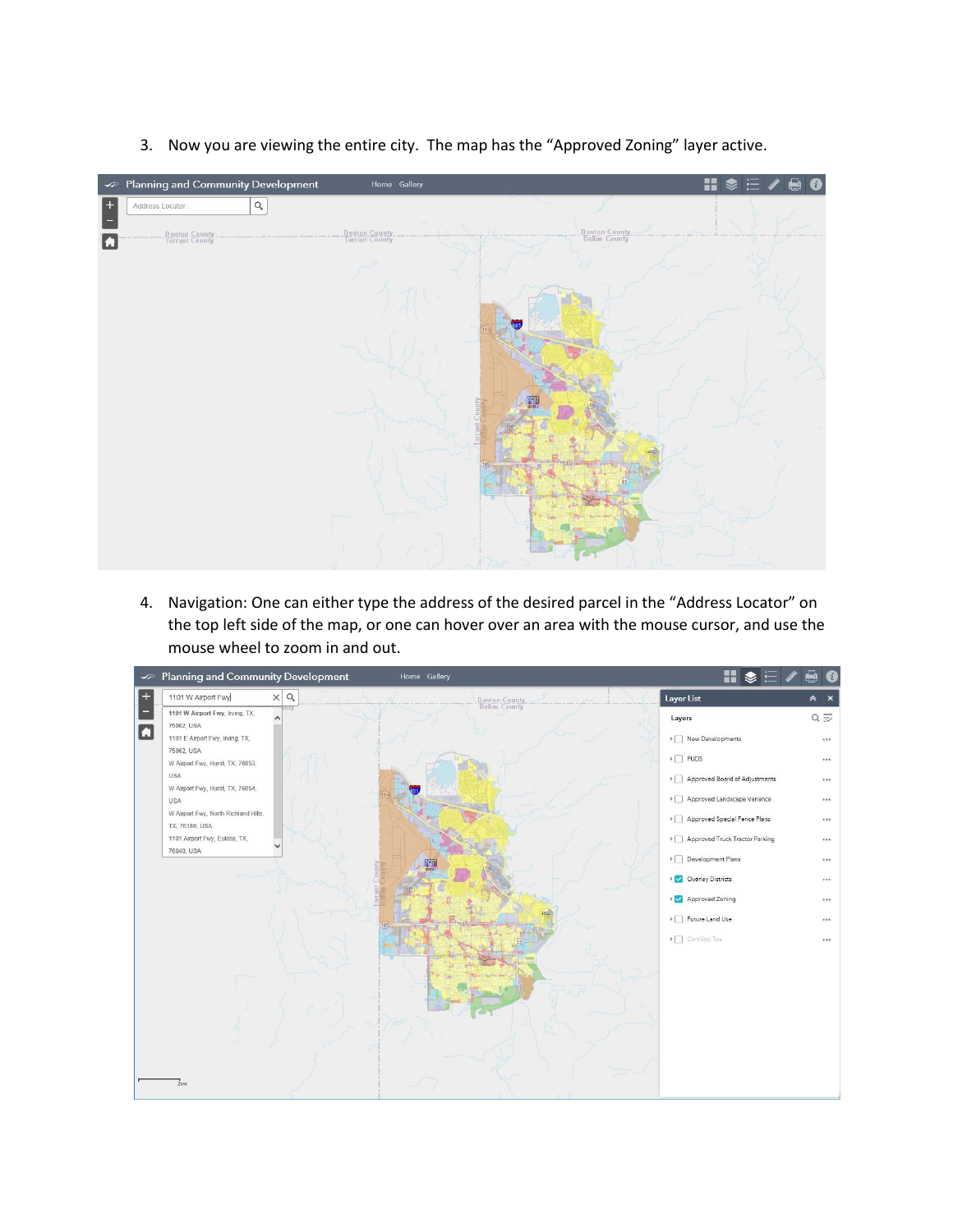- a. For the sake of example, I have typed in 1101 W Airport Fwy. As you can see, a series of possible addresses have popped up, including sites in Hurst and North Richland Hills. If your address is not an exact match for an Irving address, one could end up looking at a point in another city so it is prudent to select an Irving option from the list of suggestions.
- b. The search feature takes me directly to a point in front of the desired property. I can see the parcel address shown in black lettering on the parcel itself.

## **That's not the right parcel!**

Parcel address shown on the map are per DCAD's records. Sometimes, they don't match exactly what's on the ground, and sometimes, there are multiple building addresses on a tax parcel.

If the address search does not take you to the correct spot, you can place the mouse cursor on the map, hold the left mouse button, and pan the map one way or the next to look for the correct site.



- 5. Finding out the Zoning: Once you figure out the correct location on the map, one can query the zoning.
	- a. Click on the Information button in the top right corner of the map. This will immediately open a sidebar with some facts about the City of Irving. Then click on the property of interest, and this will open another popup with the approved zoning of the property and the associated case number. For this parcel, the Case number is ZC08- 0029 and the zoning is S-P-1. The zoning case boundaries are highlighted in light blue.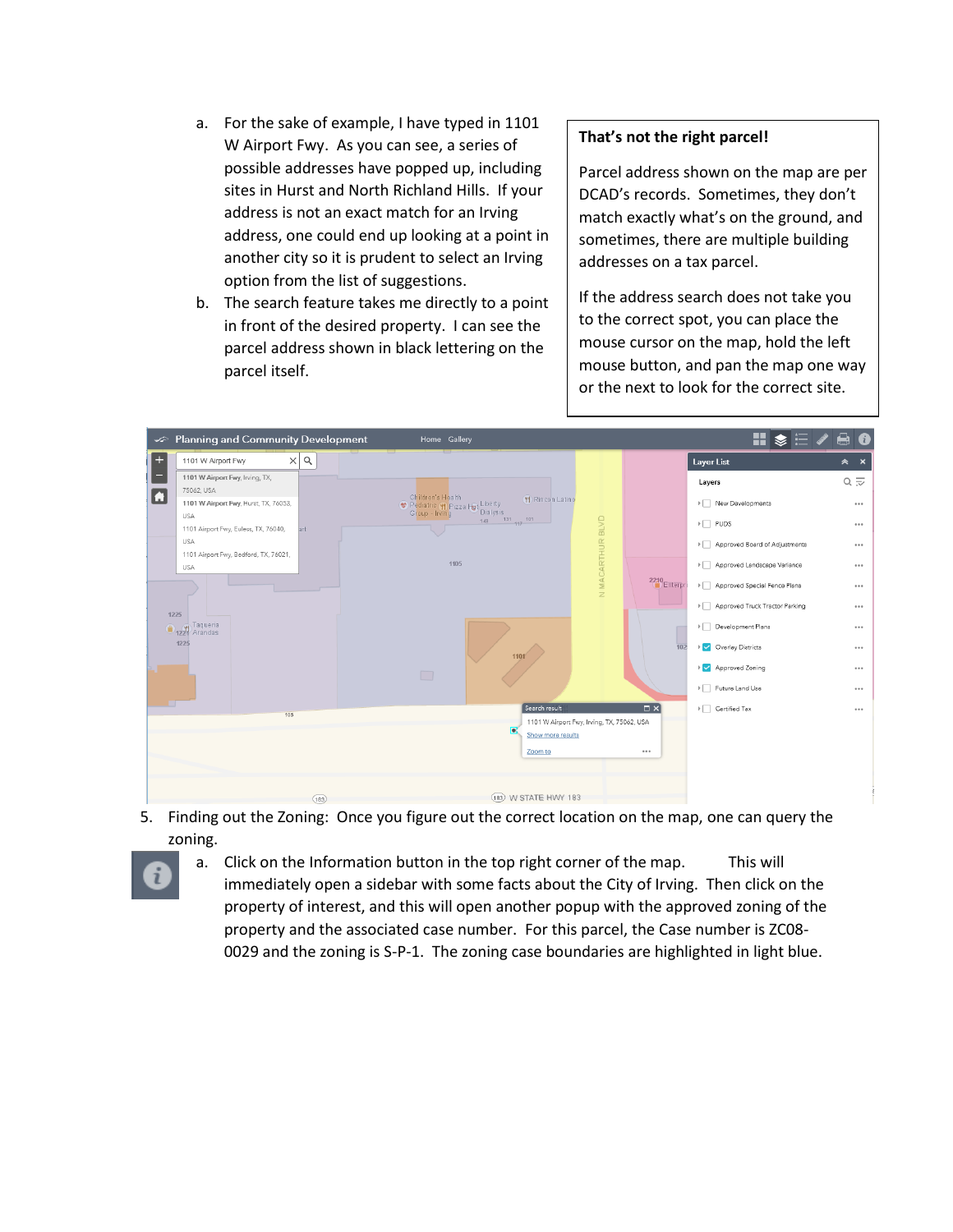|                               | ← Planning and Community Development                       |                   | Home Gallery                                                                                                           |                                                                                                                                         | $\mathbf{H}\otimes\equiv\mathscr{S}$<br>⊖<br>$\bullet$                                                                                                                                                                                                                                                                                                                                                                                                |
|-------------------------------|------------------------------------------------------------|-------------------|------------------------------------------------------------------------------------------------------------------------|-----------------------------------------------------------------------------------------------------------------------------------------|-------------------------------------------------------------------------------------------------------------------------------------------------------------------------------------------------------------------------------------------------------------------------------------------------------------------------------------------------------------------------------------------------------------------------------------------------------|
| $\pm$                         | 1101 W Airport Fwy                                         | $\times$ $\alpha$ |                                                                                                                        |                                                                                                                                         | About<br>$\hat{z}$ x                                                                                                                                                                                                                                                                                                                                                                                                                                  |
| $\overline{\phantom{a}}$<br>Ш | Show search results for 1101 W Airp<br>1145<br>Fiesta Mart |                   | Children's Health<br>Rincon Latino<br>Pediatric T Pizza Hut Liberty<br>Dialysis<br>Group - Irving<br>$143$ $131$ $101$ | N MACARTHUR BLVD                                                                                                                        | Irving is the second city in the nation and the first in the<br>State of Texas to receive the Malcolm Baldrige National<br>Quality Award (2012) as well as the first municipality in<br>Texas' history to receive the Texas Award for Performance<br>Excellence (2011).<br>Irving is the 13th largest city in the state with 227,000<br>residents and is home to the largest office park in North<br>Texas, where more than 10 percent of Fortune 500 |
|                               | 1225                                                       |                   | 1105                                                                                                                   | 2210 Enterpri<br>$\Box$ $\times$                                                                                                        | companies are headquartered or have a significant<br>presence.<br>If you have any questions or comments regarding this<br>application, please feel free to contact us.<br>∽                                                                                                                                                                                                                                                                           |
|                               | 122 Arandas<br>1225                                        |                   | 1101<br>$\Box$                                                                                                         | <b>Approved Zoning</b><br>Case Number ZC08-0029<br>2008-8994<br>Ordinance<br>S.P.1<br>Class<br>S.P.1<br>Description<br>Zoom to<br>0.0.0 |                                                                                                                                                                                                                                                                                                                                                                                                                                                       |
|                               | 105                                                        |                   |                                                                                                                        | 143 101<br>117 131                                                                                                                      |                                                                                                                                                                                                                                                                                                                                                                                                                                                       |
|                               |                                                            |                   | ٠                                                                                                                      |                                                                                                                                         |                                                                                                                                                                                                                                                                                                                                                                                                                                                       |

b. There are several parts of town where the base zoning is affected by an "Overlay" district. To check for such additional regulation, click on the Layers button on the top right corner. This opens the legend, visible layers are indicated by the blue checkmark. If multiple checked layers overlap, only the top layer will be visible.

| ∞ | <b>Planning and Community Development</b> | Home Gallery                                                                                       |                  | $\mathbf{H}\otimes\mathbf{H}$ .  | $\mathbf \Theta$<br>$\mathbf 6$ |
|---|-------------------------------------------|----------------------------------------------------------------------------------------------------|------------------|----------------------------------|---------------------------------|
| ÷ | $\times$ $\alpha$<br>1101 W Airport Fwy   |                                                                                                    |                  | <b>Layer List</b>                | $\hat{z}$ x                     |
| - | Show search results for 1101 W Airp       |                                                                                                    |                  | Layers                           | $Q \equiv$                      |
| H | 1145                                      | Children's Health<br>Rincon Latino<br>Pediatric T Pizza Higt Liberty<br>Dialysis<br>Group - Irving |                  | > New Developments               | $\cdots$                        |
|   | Fiesta Mart                               | $143$ $131$ $101$                                                                                  |                  | $\triangleright$ PUDS            | $\cdots$                        |
|   |                                           | N MACARTHUR BLVD<br>1105                                                                           | 2210<br>Enterpri | > Approved Board of Adjustments  | 0.0.0                           |
|   |                                           |                                                                                                    |                  | Approved Landscape Variance      | 0.0.0                           |
|   |                                           |                                                                                                    |                  | Approved Special Fence Plans     | 0.0.0                           |
|   | 1225                                      |                                                                                                    |                  | > Approved Truck Tractor Parking | 0.0.0                           |
|   | 122 Arandas                               |                                                                                                    |                  | > Development Plans              | 0.0.0                           |
|   | 1225                                      | 1101                                                                                               | 102              | > Overlay Districts              | 0.0.0                           |
|   |                                           | $\Box$                                                                                             |                  | Approved Zoning                  | $\cdots$                        |
|   |                                           |                                                                                                    |                  | Future Land Use                  | 0.0.0                           |
|   | 105                                       | 143 101<br>117 131                                                                                 |                  | $\triangleright$ Certified Tax   | 0.0.0                           |
|   |                                           | $\bullet$                                                                                          |                  |                                  |                                 |
|   |                                           |                                                                                                    |                  |                                  |                                 |
|   |                                           |                                                                                                    |                  |                                  |                                 |
|   |                                           |                                                                                                    |                  |                                  |                                 |

- c. Click the square next to the "Overlay" Districts. This will activate the overlay layer. For reference, there are overlay districts that cover all properties adjacent to Airport Freeway (SH 183), the George Bush Turnpike (SH 161) and over the Las Colinas Urban Center.
- d. There are also layers for Certified Tax information, Development Plans, and other features that may be of interest.